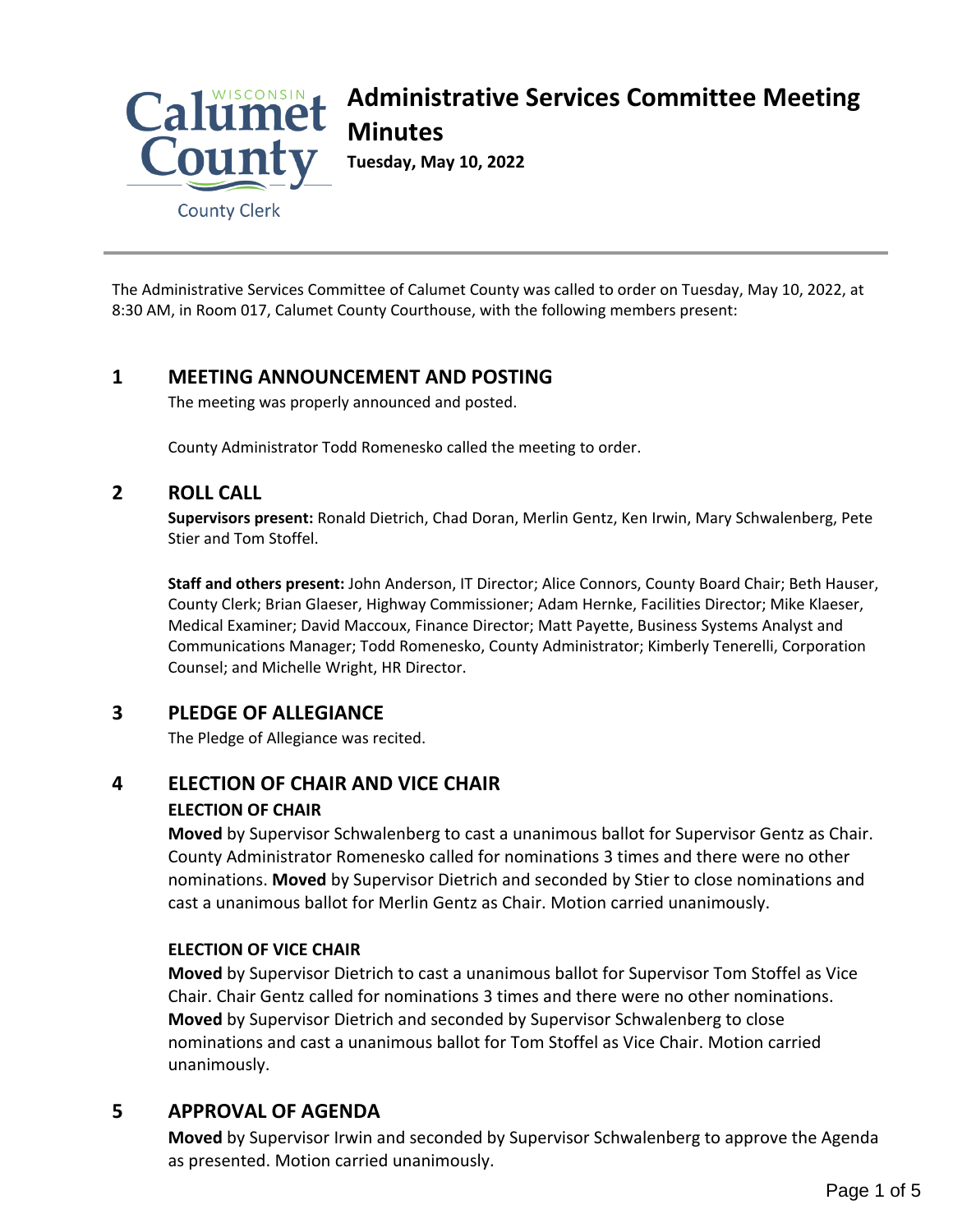# **6 APPROVAL OF MINUTES**

**Moved** by Supervisor Stier and seconded by Supervisor Schwalenberg to approve the Minutes of the April 12, 2022 meeting as presented. Motion carried unanimously.

# **7 REPORT OF COMMITTEE MEMBERS**

County Board Chair Connors - WCA is soliciting applications for WCA Steering Committees at this time. Apply online through the WCA website and all applications will be forwarded to the County Board Chair for approval at one time.

# **8 DEPARTMENTAL REPORTS**

## **a) DEPARTMENT OF ADMINISTRATION**

- **Review and approve the salary grade of the Agricultural Educator in the Land and Water Conservation Department** - HR Director Michelle Wright explained to the Committee that it has been determined to place this position on Salary Grade 10. **Moved** by Supervisor Stier and seconded by Supervisor Schwalenberg to approve the salary grade as presented. Motion carried unanimously.
- **Update on Classification and Compensation Study** Michelle reported that there are 121 job classifications and 273 positions being reviewed by Carlson Dettmann. The study should be completed by budget time.
- **Review Finance and Human Resources Systems Project BerryDunn** -the group of Matt Payette, David Maccoux, John Anderson and Michelle Wright will be completing the following steps in the upcoming months: 1) Creating a RFP; 2) Defining future state and 3) providing a recommendation report to the Board.
- Hiring update see report attached.

[Hiring Updates](#page-3-0)

## **b) FACILITIES DEPARTMENT**

Facilities update - see attached report

[Facilities update.may docx](#page-4-0)

## **c) FINANCE DEPARTMENT**

- Review the 1st Quarter ARPA report David Maccoux reported that \$392,000 of the ARPA funds have been expended through December 31, 2021. Reports were included with the agenda packet.
- David reviewed the Investment Report(s) for February and March, 2022 with the Committee. The Investment Reports were included with the agenda packet.

## **d) INFORMATION TECHNOLOGY**

I**T Department Update -** John Anderson reported on the following projects for the Information Technology Department:

- Courtroom AV completed March 25
- 2022 pc/laptop replacements 25% completed. There are supply chain issues causing a delay in purchasing.
- IT Department is looking for an LTE worker.
- The IT training room (Room 010) is almost completed.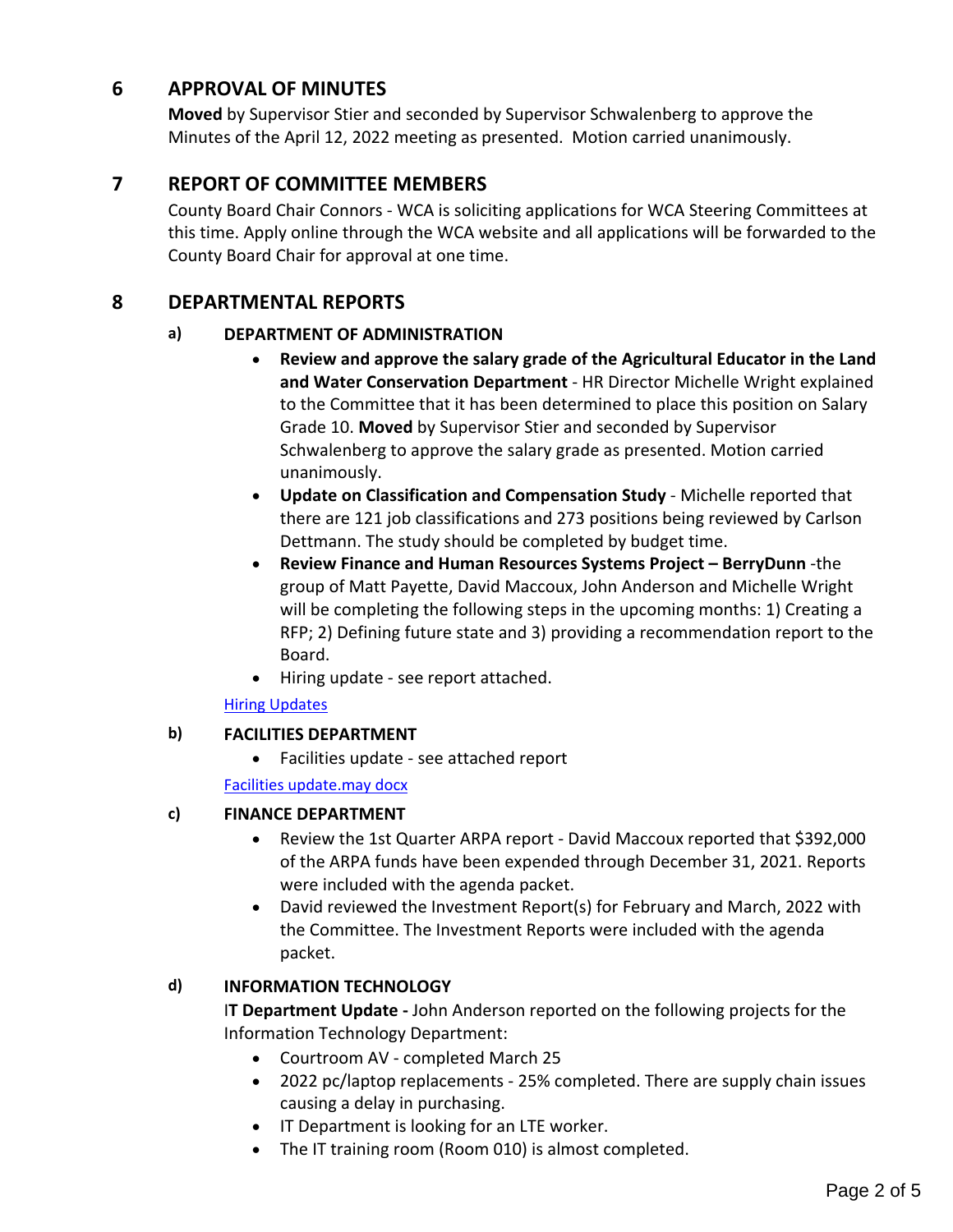- Currently procuring costs for County Board AV replacement.
- Phase 1 (email) of the Office 365 rollout is about 1/3 complete and will be done by the end of May. Phase 2 (county intranet and SharePoint) will be the next part of the project. In this phase, documents will be saved to the cloud and will be accessible anywhere. Will save on Citrix licensing for the county.
- Currently waiting for parts to complete the firewall and storage projects.

## **e) REGISTER OF DEEDS**

 The statistical report of the Register of Deeds was attached to the Agenda Packet. There was no discussion.

# **9 NEXT REGULAR MEETING DATE**

June 14, 2022 at 8:30 AM

## **10 ADJOURNMENT**

Chair Gentz adjourned the meeting at 9:20 AM.

Beth A Hauser, Recording Secretary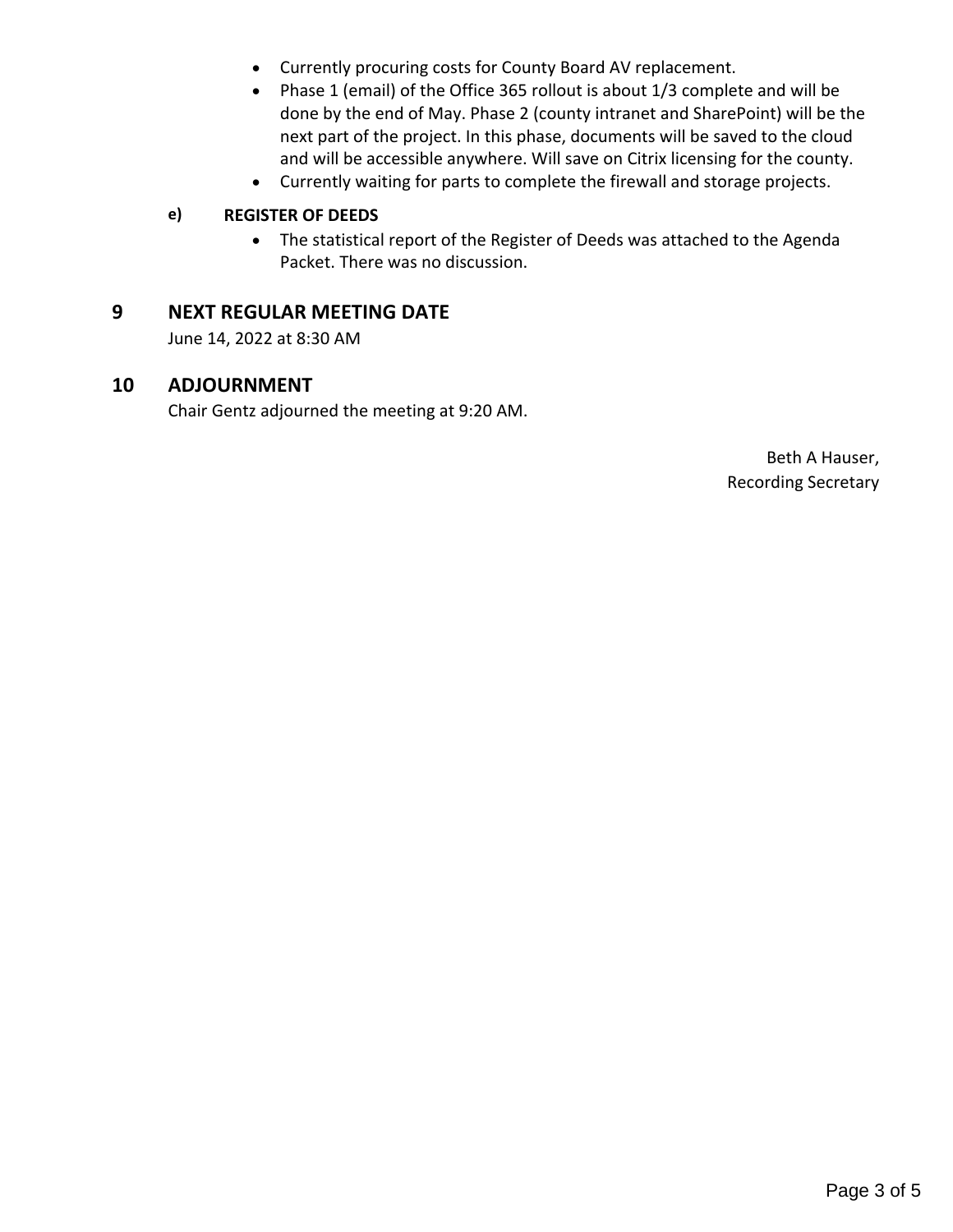#### <span id="page-3-0"></span>**Hiring Updates**

**Sourcing/Accepting Applications** (Open until filled, unless noted):

#### *Full‐time/Part‐time:*

- Behavioral Health Therapist
- Correctional Officer (Male) 5/27/22
- Human Services Professional (Child Welfare Unit) 5/13/22
- Jail Sergeant (Internal) 5/11/2022

#### *Casual/Limited‐term:*

- 3<sup>rd</sup> Shift Ranger (Seasonal)
- Correctional Officer (Casual)(Male)
- Desktop Support Specialist (LTE)
- Dispatcher (Casual)
- HHC/Hospice Aide (Casual)
- HHC/Hospice RN (Casual)
- Park Building Attendant (Concessions Worker) (Casual)
- Parks Maintenance Worker (Seasonal)
- Psychiatric Nurse (Casual)
- Ranger/Maintenance Worker (Seasonal)
- Seasonal Summer Help (Highway)

#### **Hired:**

#### *Full‐time/Part‐time:*

- Correctional Officer (Female) 5/2/22
- HHC/Hospice RN (2 candidates)  $-4/25/22$  &  $5/2/22$
- Human Services Professional (CLTS) 4/18/22
- Jail Administrator 5/2/22
- Natural Resource Specialist 4/25/22

#### *Casual:*

- Behavioral Health Therapist (LTE) 5/10/22
- Dispatcher (Casual) 4/14/22
- Hospice Chaplain/Spiritual Counselor (Casual) 5/9/22
- Parks Building Attendant (Concessions Worker) (2) 4/9/22 & 4/16/22